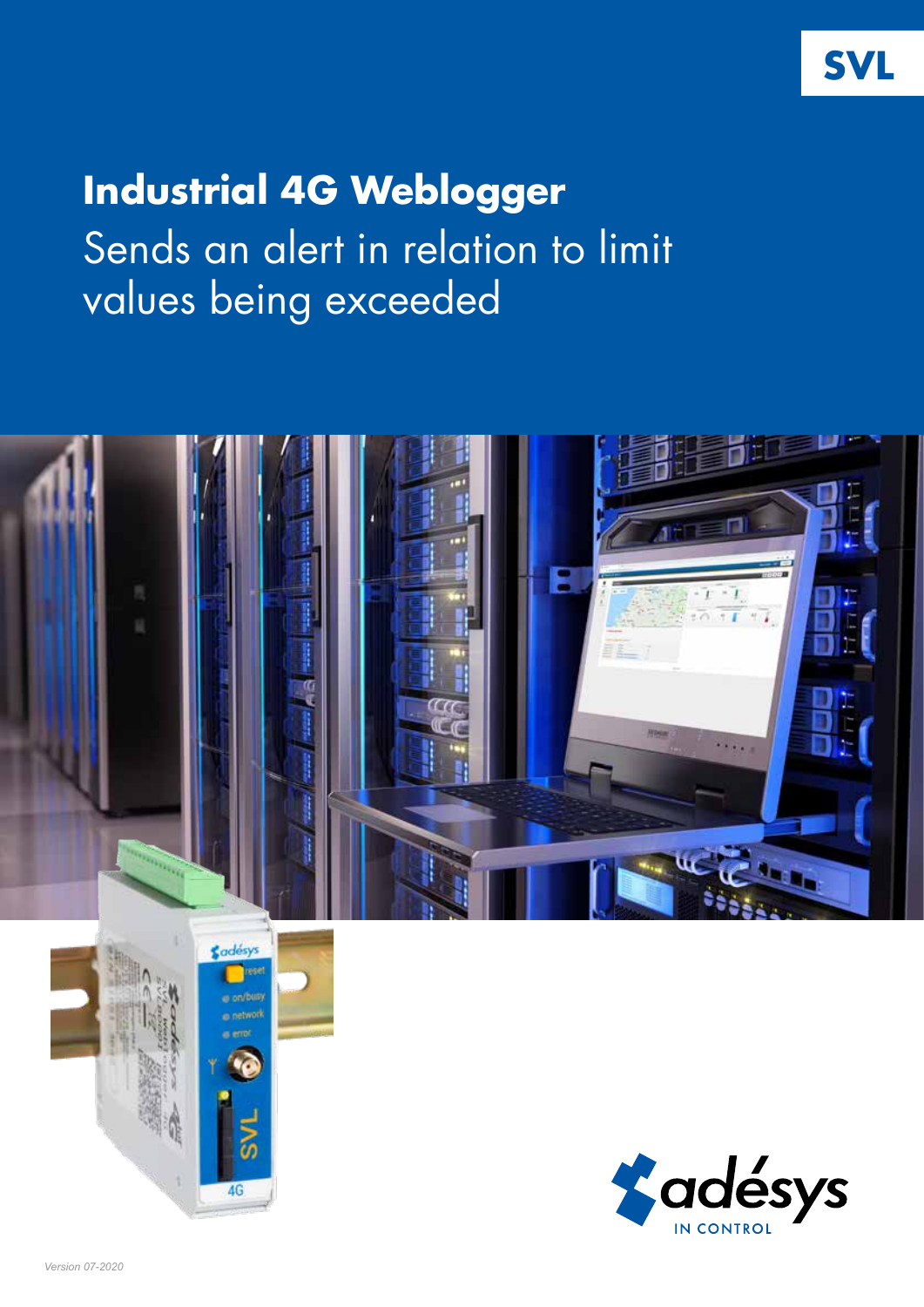# **Industrial 4G Weblogger** Sends an alert in relation to limit values being exceeded

### View your values and statuses remotely

The SVL is a compact web logger that is used to log and display your processes' analogue measured values and digital statuses. You can remotely view the values and statuses via an available internet page (checkmyprocess.com). The data logger is a standalone logger to which the sensors are connected directly. Once started up, the web logger will forward the measured values automatically via GMS or fixed internet connection to the web portal. You will have your own account on this portal where you can view your monitoring sites and current measured values. The web logger will transmit an alert via text message and/or Email message when limit values configured in advance are exceeded.



### **Advantages**

- Data logger with storage and visualisation in the Cloud
- a Access to measured data via fixed and mobile internet services
- PT100 temperature sensors can be connected directly!
- Alerts sent as text message and/or Email message (without SMTP settings)
- Power failure reporting via emergency power supply
	- 4G GSM module enables global use

## LTE-M: 4g for Machine-2-Machine

This SVL 4G uses the LTE-M (in full: LTE Cat-M1) band of the 4G network especially for Internet of Things (IoT) applications. In comparison with other solutions, LTE-M has a number of strong advantages:

- Very good cover including in buildings
- Supports texting by SMS
- More bandwidth available and therefore more data can be sent and/or received
- $\blacktriangleright$  Limited delay between sending and receiving data (latency)
- If your provider supports 2G, the dialler switches over automatically when the 4G network fails

#### Select the right SIM

Selecting the right SIM is very important to ensure that our equipment operates correctly and safely. A non-activated SIM card can be supplied with the SVL. Visit our website for more information about this.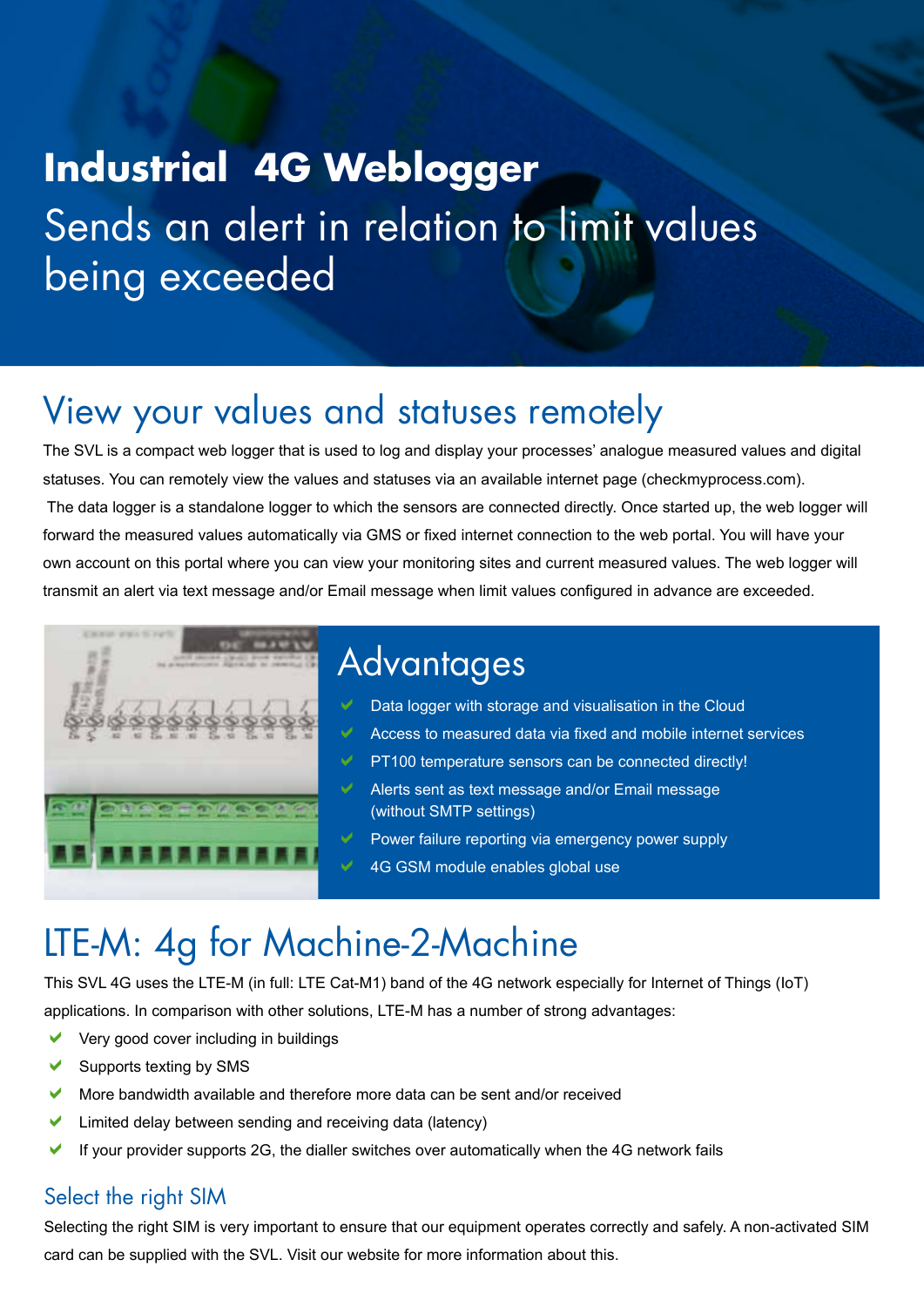## Configuration program

You can easily configure the SVL Weblogger using a PC or laptop. Use the free SV-prog software for this (see www.adesys.nl/en/service/downloads). SV-prog gives you a clear overview of the configuration options.

### Checkmyprocess.com

The SVL Weblogger can be connected with the Adésys measuring centre via a fixed Ethernet connection or the built-in 4G module. This central platform supports various SV line products. For the SVL, this means:

- Simple control of multiple monitoring sites
- Illustration of the current measured values and statuses
- Trend display of measured process data

This gives you insight into your measured values and alerts using your PC, tablet or smartphone, always and everywhere. View the possibilities of this platform by requesting a free access to the demo account via the website.